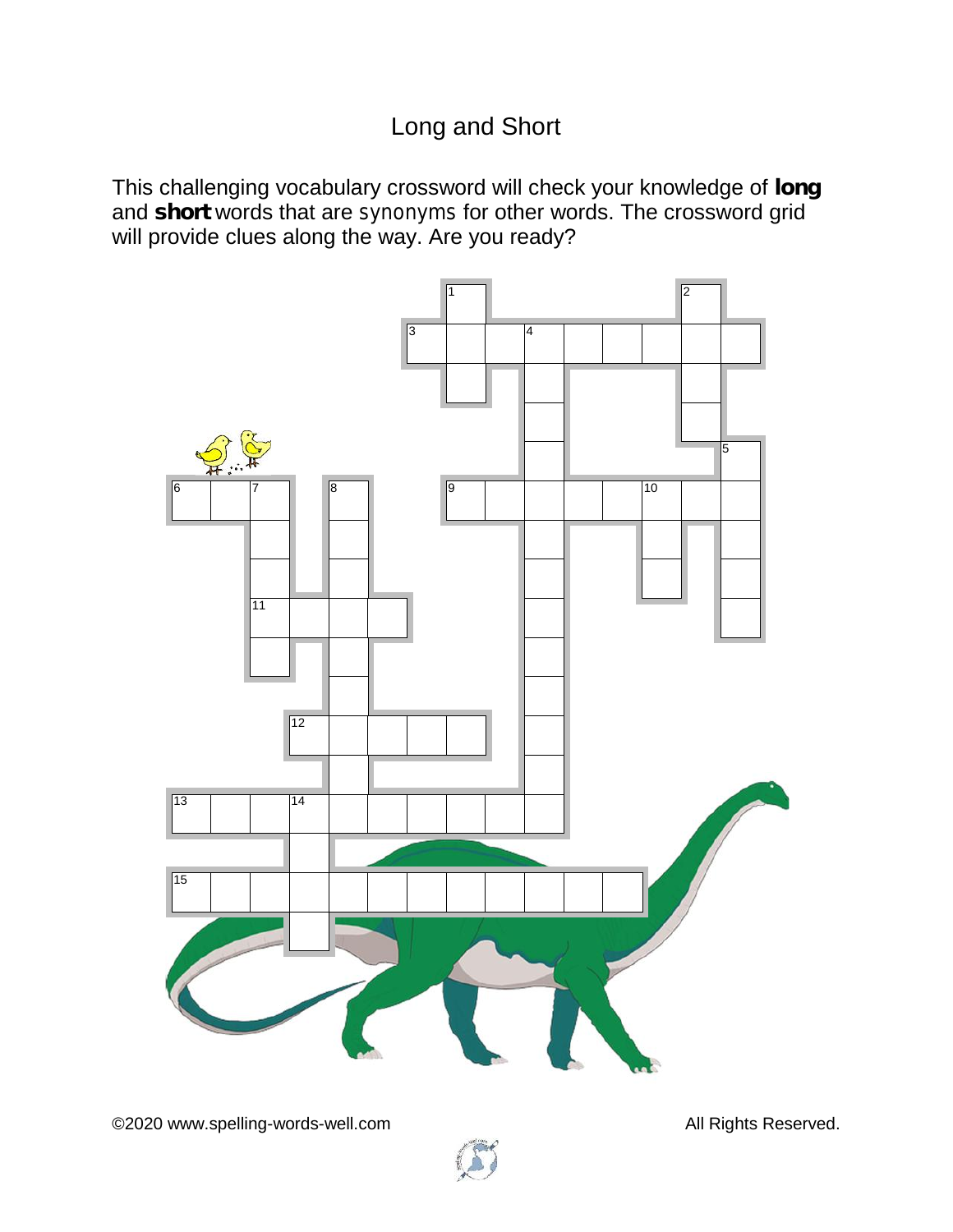#### **Clues**

#### **Across**

- 3. Long word for TINY
- 6. Short word for PIECE
- 9. Long word for QUIET
- 11. Short word for ORDERLY
- 12. Short word for VIVACIOUS
- 13. Long word for NOISY
- 15. Long word for MESSY

### **Down**

- 1. Short word for GIGANTIC
- 2. Short word for GLOOMY
- 4. Long word for RAPID
- 5. Short word for WATCHFUL
- 7. Short word for COGITATE
- 8. Long word for NEWS
- 10. Short word for SOAR
- 14. Short word for SLUGGISH